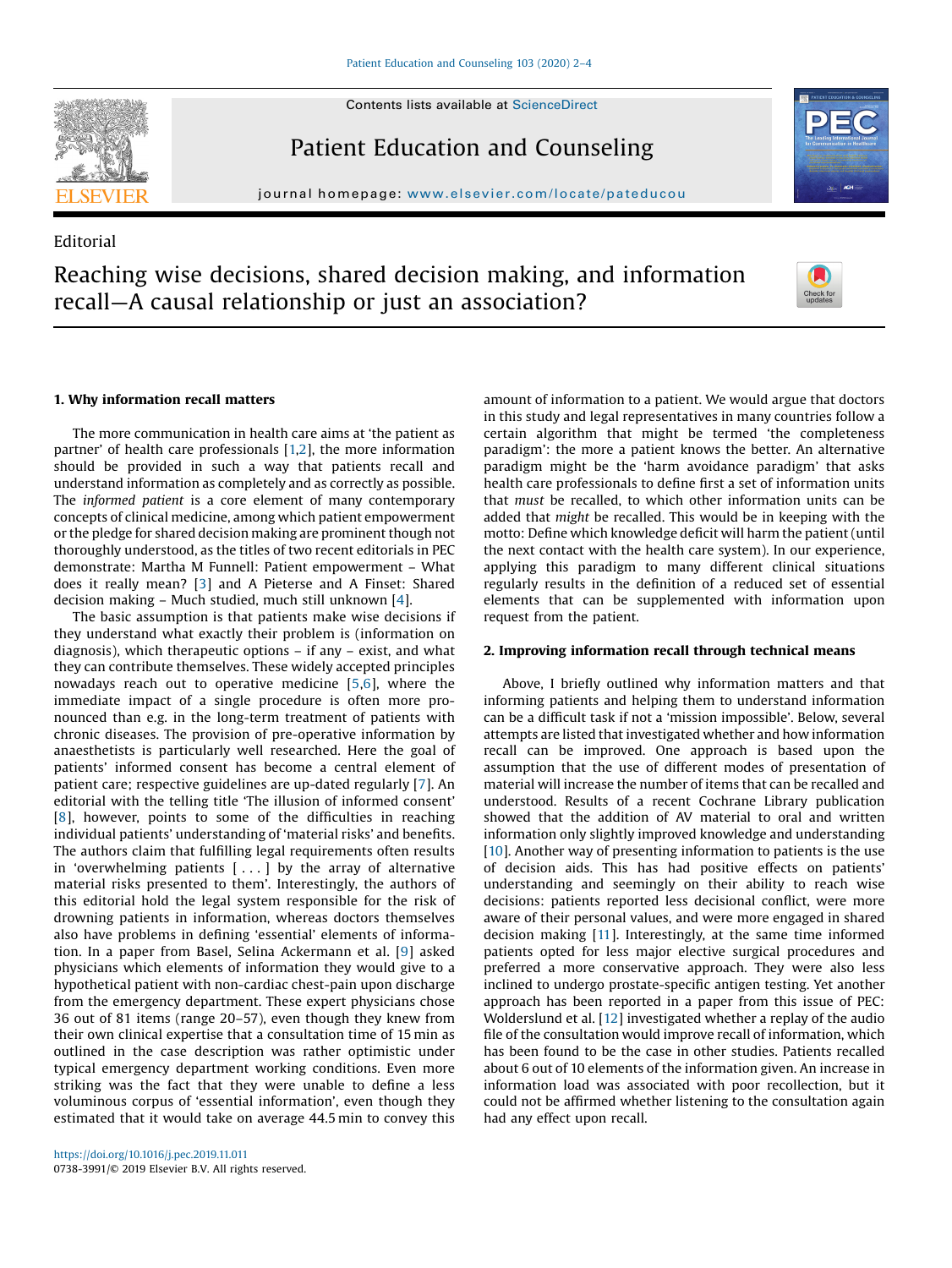#### Table 1

Doctor talk from Sleptsova et al. [\[19\]](#page-2-0); see also Beach et al. [\[20\]](#page-2-0) for examples from oncology.

Professional: «emm hm and she was looking very special Mrs. B was looking very special she has been asking you many things or you recall asked very many questions or and she has been looking very special have you well this so-called (is showing quotation marks with her fingers) post-traumatic stress disorder do you have something like this or rather not? Or what are you suffering from? What are your complaints or..?'

## 3. Improving information recall through professional communication

Another approach is based upon research showing that it is easier to store information in memory when the recipient is able to discover an integrating concept in a text. This supposedly allows for the arrangement (chunking) of single pieces of information into over-arching categories thus reducing the complexity of information [\[13](#page-2-0)]. An often quoted impressive example shows that excellent chess players are able to replace chess pieces 90 percent accurately after viewing a photograph of a real situation from a middle game of chess for only five seconds. They are not much better than controls if they view a random sample of chess pieces. This difference is usually explained with the experienced chess players' ability to identify an innate structure in the position of pieces [\[14](#page-2-0)]. Medical textbooks or scientific journals present their content in a highly structured way, starting with a title, followed by a table of contents, offering chapter headings and only then providing the text that contains proper information [\[15](#page-2-0)]. We proposed to transfer this structure from written material to the situation where information is given orally and reported that recall could be improved to some extent  $[16]$  $[16]$  $[16]$  or that recall was at least less dependent on prior knowledge of the recipient [\[17](#page-2-0)].

A very carefully designed paper in this issue of PEC compares the effects of a trusting relationship and a structured presentation of information on patient recall and the development of trust [\[18](#page-2-0)]. The authors reported that neither intervention had a positive effect on recall. The presentation of information in a 'caring manner' increased trust in the doctor who presented information. Furthermore, they observed that the more patients developed trust in the doctor, the less information they recalled. The paper raises several ethical, methodological and philosophical issues. First, if we believe that the goal of communication is to foster a trustful relationship and at the same time the establishment of the empowered, well-informed patient, the authors present evidence for a trade-off between building trust and building knowledge. The authors offer the following explanation: 'trust may serve as a means to rely on or even blindly trust the provider, and not question the suggested treatment plan/recommendations, thereby potentially decreasing recall.' If we turn this argument around: does it mean that the prudent patient should maintain a certain level of scepticism towards a medical professional when receiving information? Methodological issues relate to the apparent failure to successfully manipulate the 'structure' condition: participants rated both the structured and the 'non-structured' version of the video vignette as highly structured. From free-text comments, the authors conclude that patients rated communication as 'structured' when it was perceived as being 'clear'.

#### 4. On the difference between structure and clarity

Apparently, patients did not identify a certain way of communicating in which a change in the topic to be raised was announced etc. Two methodological issues are interesting here: Could it be that instruction videos are intrinsically clear, because

the actors portraying doctors speak Dutch and not gobbledygook when they speak into a microphone? This hypothesis is derived from the difficulties we have when we transcribe real life videos from routine consultations. We often struggle with an incredible lack of grammatical structure in the statements of professionals (and patients and relatives). This was most prominent when we analysed interpreters' attempts to translate what was being said in language A into language B. They could not simply translate a dialogue, they first had to convert 'German gibberish' into 'proper German' before translating into Turkish or Albanian [[19](#page-2-0)] (Table 1).

It turned out to be extremely difficult to build a control condition showing a trustworthy video vignette of a doctor using chaotic colloquial 'speak' [\[16,17](#page-2-0)]. We suggest that being on stage albeit in the presence of a video camera and audio equipment, leads participants to speak e.g. German with much better grammar and well-chosen vocabulary than they did when they were not in a role. The other methodological aspect relates to the question whether structuring utterances were set off from the textual environment. The question here is whether patients realise that an utterance is addressing structural issues and not just providing another piece of (factual) information. We assume that the process of highlighting information on structure might be successful because it allows the recipient's mind to prepare for the next step. If we view the recall process of different types of information as a process that involves the activation of different memory stores in the human brain, we could learn from research on the costs of task switching. This research showed that individuals need at least 600 msec to prepare for another task [[21,22](#page-2-0)]. If we use a warning shot in breaking bad news ('I'm afraid I have no good news to tell you') we can often observe that patients change their posture, straightening up or taking a deep breath, thus 'physically' arming themselves against the blow of unanticipated news.

## 5. From recall and understanding of single pieces of information to developing a sense of the essence of information – philosophical debate

Whenever we give information, we present information as a bundle consisting of single pieces of information. We all believe that in order to use this information for an intelligent decision, patients must understand, recall, and process it [\[23\]](#page-2-0). Here, a philosophical question comes into play. Do we live in a world consisting of singular items? Or: do we live in a world presenting itself in chaotic manifoldness? Are relevant decisions based on a prudent weighing of single arguments in favour or against that decision? With relevant decisions, I mean decisions such as to stay with this partner for as long as possible, to have children, to engage in a project from the heart. I would postulate that we followed an intuitive path that seemed appropriate and in line with our and the other's sense of being. In New Phenomenology the two ontological categories in which the world presents itself are called 'constellation' and 'situation' [\[24,25](#page-2-0)].

A 'constellation' is any arrangement of single elements that given enough time and effort can be disentangled into its constituent elements. Such an arrangement may be highly complicated, but in principle, it is possible to re-construct the whole from a complete list of its single components. If an individual were following the type of a 'constellation', it would be possible to thoroughly describe him or her from single characteristics of their behaviour plus a complete description of their bodily features, etc. It is plausible to assume that individuals are hard to describe in such a way – they are more than the sum of their constituents.

In contrast to 'constellations', the term 'situation' assumes that the world - and human beings and a relationship between them – cannot be constructed from single elements. Instead, a situation